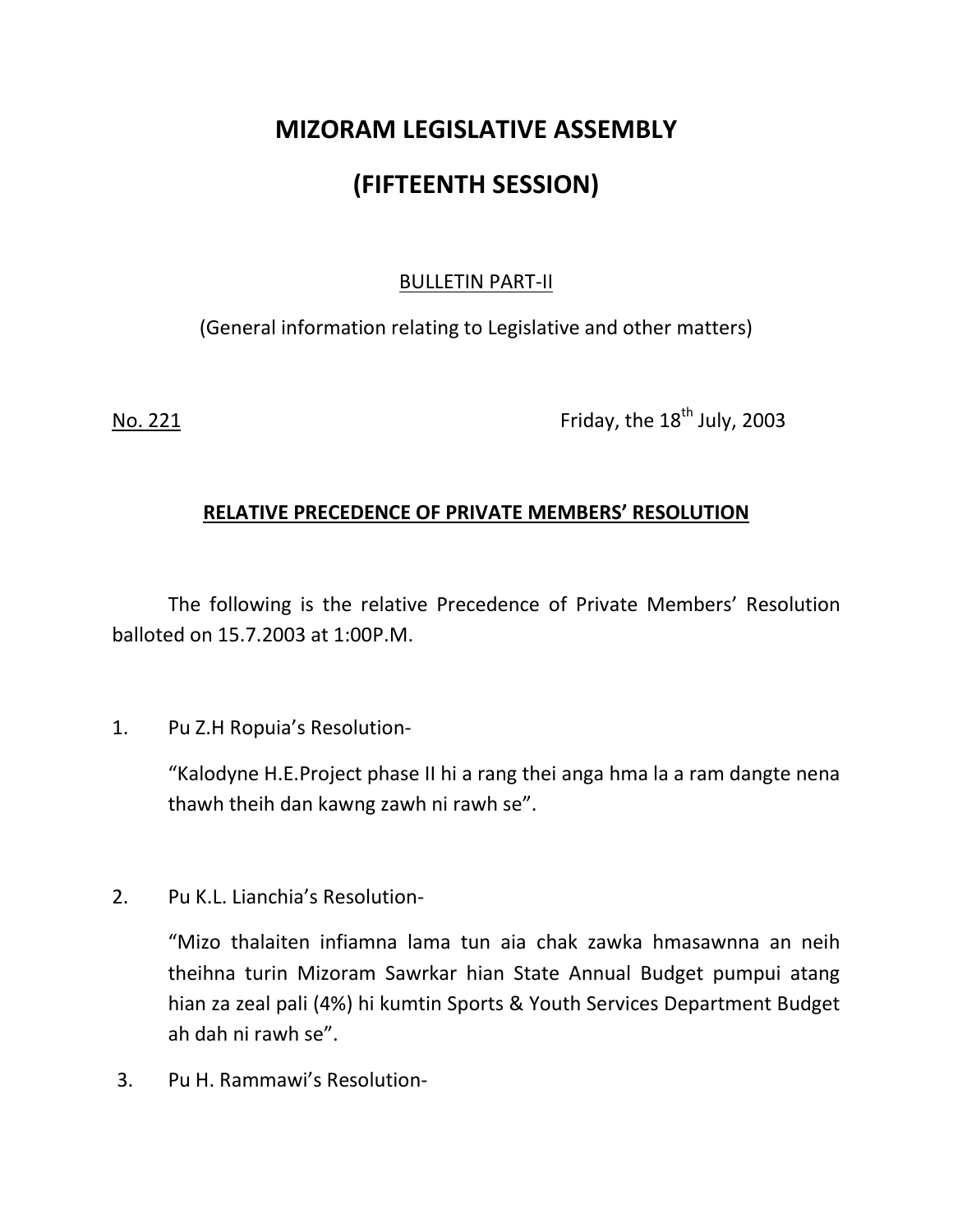"Kolodyne (Chhimtuipui) Hydro Electric Project phase II hi a rang thei ang bera thawh anih theih nan hma lak ni rawh se".

## 4. Dr. Lalzama's Resolution-

"Aizawl khawpui hi tui in tura kan hnianghnar theih nan Kawrbel emaw Tuipawl lui emaw hi khuaha pump chhuah ni rawh se ."

# 5. Col. Lalchungnunga Sailo's Resolution-

 "Mizo thalaiten infiamna lama tun aia chak zawka hmasawnna an neih theihna turin Mizoram Sawrkar hian State Annual Budget pumpui atang hian za zeal pali (4%) hi kumtin Sports & Youth Services Department Budget ah dah rawh se".

# 6. Pu Sanghmingthanga H. Pautu's Resolution-

"Chhimtuipui luidung Bualpui (H) atanga Kawlchaw kai thleng hi Tourist attraction tha tak nei thei anih avangin Project siama hma lak ni rawh se."

#### 7. Pu J. Lalthangliana's Resolution-

"Mizoram a Hmar raltlan lo lute hi tun aia nasa zawkin Mizoram Sorkarin chhawmdawlna pe rawh se."

#### 8. Pu L.N. Tluanga's Resolution-

 "Kum 1966 leh a hnu lam ni 306.1986 Remna Ni thlenga Mizoram buai avanga In leh Lo chante leh Nunna hlu tak chantute hnenah kim takin Mizoram Sawrkarin zangnadawmna (compensation) pek vat tha kan ti".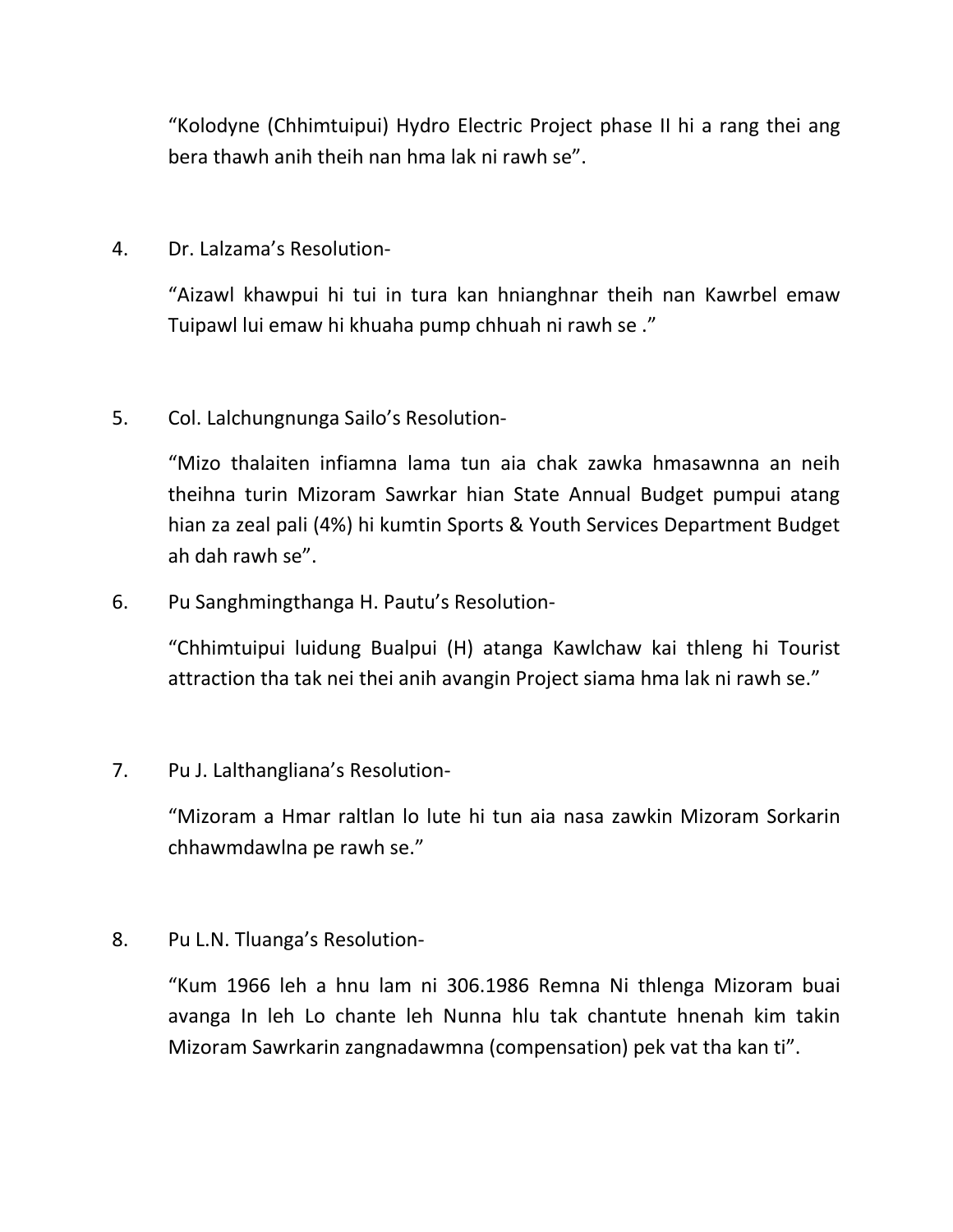9. Pu R. Lalzirliana's Resolution-

 "Hnahthial mipuiten District Headquarters an ngiat avanga bandh an siam ni a Police kuttuarte kha Mizoram Sorkar in zangnadawmna pe rawh se."

## 10. Pu P.B. Rosanga's Resolution-

 "Assam Rifle ground hi mipuiin kan mamawh em avangin mipuiin zalen taka kan hman theih turin Assam Rifles kut atanga a rang thei ang bera lak dank an Sorkar hian zawng rawh se."

11. Pu Lalhmingthanga's Resolution-

"Mizo thalaiten infiamna lama tun aia chak zawka hmasawnna an neih theihna turin Mizoram Sawrkar hian State Annual Budget pumpui atang hian za zeal pali (4%) hi kumtin Sports & Youth Services Department Budget ah dah rawh se".

12. Pu Nirupam Chakma's Resolution-

"Primary Health Centre (PHC) be established at Tuipuibari-II, Lawngpuinghat, Parva during 2003-2004.

13. Pu C. Sangzuala's Resolution-

"Aizawl khawpui hi tui in tura kan hnianghnar theih nan Kawrbel emaw Tuipawl lui emaw hi khuaha pump chhuah ni rawh se ."

#### 14. Pu H. Laltanpuia's Resolution-

"Suangpuilawn leh Khawlian in kalpawhna atan Truckable Road 4.5 metres a zauvin a rang thei ang bera laih/siam ni se tha kan ti."